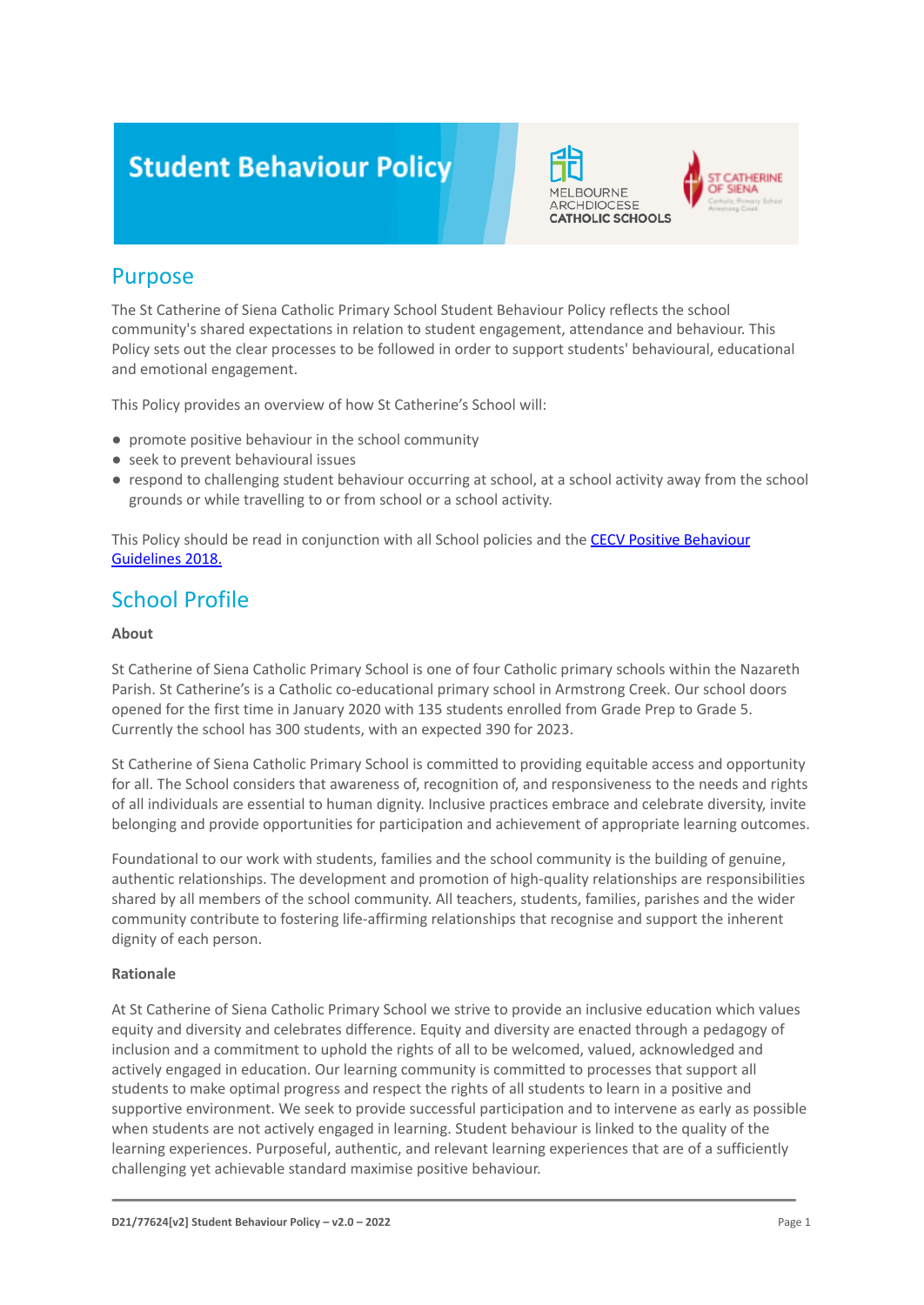#### **Vision**

*St. Catherine of Siena is a learning community which engages children, enlightens all in Gospel values, energises high expectations and empowers each child to set the world on fire. Together we enrich each other's journey in an ecological manner, and strive for excellence.*

*We are Respectful. We are Learners. We are our Best Selves.*

#### **Mission**

As a Catholic Primary School in partnership with our families and parish we, at St Catherine's School;

- Energises each student through high expectations, empowering all to set the world on fire.
- Together, enriching each other's journey, building a learning community of faith and excellence.
- Energise all students with quality and innovative teaching and learning through high expectations to pursue excellence. We welcome and promote a compassionate community of learners who recognise and respect the dignity of all, celebrating differences. Rejoice in diversity, knowing all children can learn.
- Engage and enlighten each child in Gospel values, modelling the Catholic Social Teaching and embracing Catholic tradition.
- Cultivate a positive, safe school of learners with a particular focus on enhancing each child's wellbeing through regular exercise and mindfulness.
- Emphasis the building of positive relationships with self and others for each member of the school community.
- Deliver a state of the art, purpose built, research based new educational facilities.
- Develop a strong sustainability education through our words and actions.

### ENGAGE- EMPOWER-EXCEL

Children engaged in their learning and empowered to be who God created them to be, will excel as global community citizens and set the world on fire.

"Be who you were created to be, and you will set the world on fire.

– St Catherine of Siena

### **Aims**

Our school is a community that exemplifies the gospel values of love, forgiveness, justice and truth. Our school community recognises that everyone has the right to be respected, to feel safe and be safe and, in turn, our school community acknowledges each member's own obligation to behave responsibly. This Policy is intended to guide our school's actions. It has been developed in consultation with the school community and seeks to prioritise respectful relationships and safety in response to the rights and needs of all members of the school community. A safe and supportive environment respects the rights of all students to learn, the rights of all teachers to teach and the rights of all members of the school community to be safe.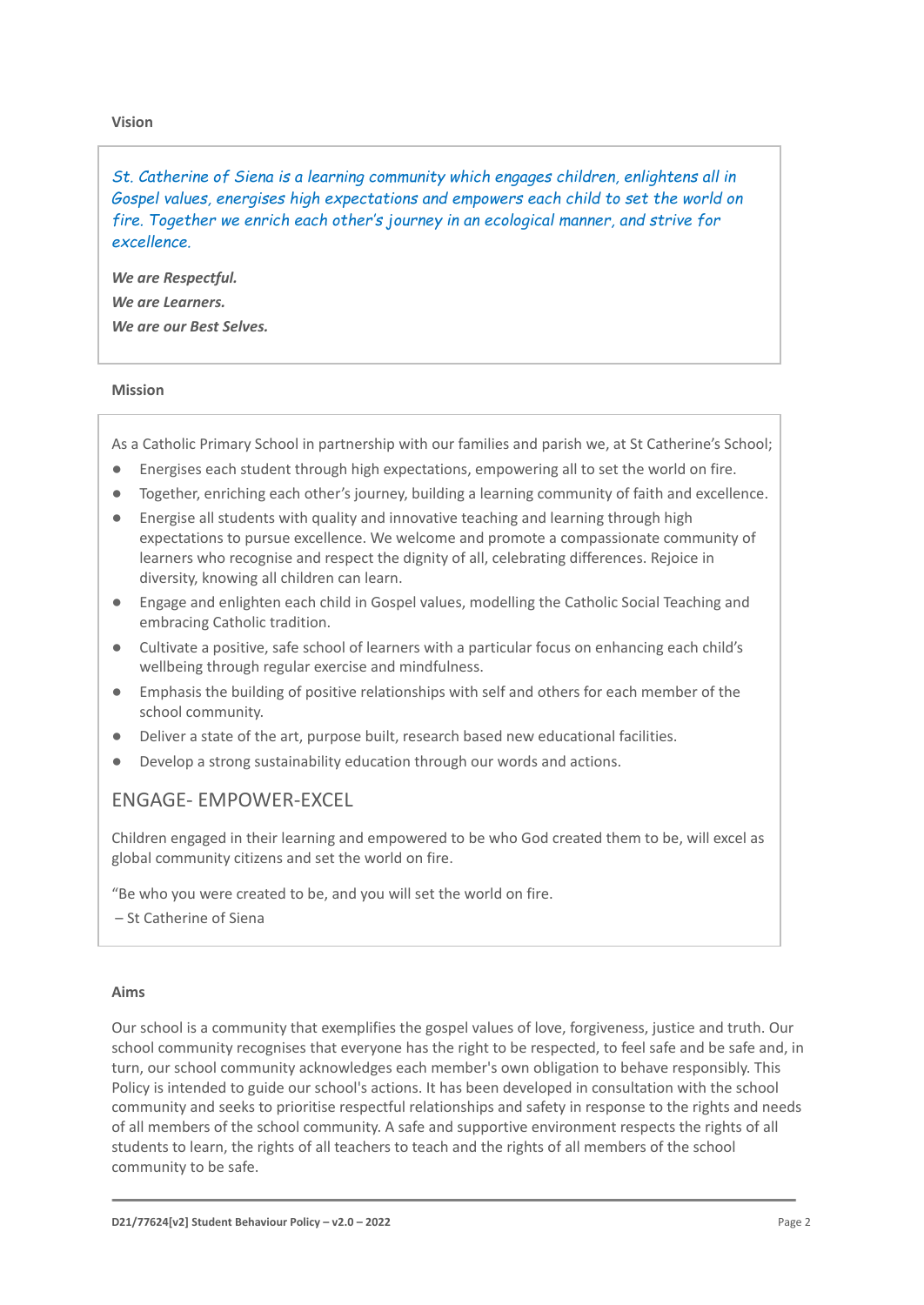Every person at the school has a right to feel safe, to be happy and to learn. Therefore our school aims:

- to promote the values of honesty, fairness and respect for others
- to acknowledge the worth of all members of the community and their right to work and learn in a positive environment
- to maintain good order and harmony
- to affirm cooperation as well as responsible independence in learning
- to foster self-discipline and to develop responsibility for one's own behaviour.

#### **Guiding Principles**

St Catherine of Siena Catholic Primary School strives to build a safe and positive school environment that is guided by Gospel values and honours the dignity of the individual, the family and the school.

The development and promotion of high-quality relationships are responsibilities shared by all members of the school community. Teachers, students, families, parish members and the wider community contribute to and share in the responsibility to foster life-affirming relationships that recognise and support the inherent dignity and safety of each person. All members of the school community are expected to contribute to the mission and vision of the school and to understand their rights and acknowledge their obligation to behave responsibly.

As a provider of Catholic education, the Principal will take into account the need for the school community to represent and conform with the doctrines, beliefs and principles of the Catholic faith when making decisions regarding matters of school administration, including enrolment. Pupils and families who are members of other faiths are warmly welcomed at our school. However, the school reserves its right to exercise its administrative discretion in appropriate circumstances, where it is necessary to do so to avoid injury to the religious sensitivities of the MACS school community.

It is vitally important that the school is made fully aware of each child's individual circumstances insofar as these may impact upon his or her physical, functional, emotional or educational needs, particularly where the school is required to provide additional support to the child.

### **Definitions**

- Behaviour is defined as the way in which one acts or conducts oneself, especially towards others. In general terms, it can be considered to be anything we say or do.
- Appropriate behaviour is behaving in a manner that is suitable for a public gathering, respecting the other members of the forum (class, meeting, assembly, gathering) and treating others as you would wish to be treated. Members are encouraged to take responsibility for their actions and to show mutual respect, maturity, and common sense. In general, appropriate behaviour is any behaviour that contributes to the positive learning environment and aligns with our school rules, codes of conduct and behavioural expectations.
- Inappropriate behaviour or unacceptable behaviour (including bullying, harassment and victimisation), may involve actions, words or physical gestures that could reasonably be perceived to be the cause of another person's distress or discomfort. Unacceptable behaviour does not have to be face-to-face, and may take many forms such as gestures, written, telephone or e-mail communications or through social media.
- Discriminatory conduct is conduct whereby an individual is treated less favourably on the basis of a relevant attribute, including their sex, race, sexual orientation, age, disability, religion, physical appearance or belief or gender reassignment. Such action may constitute discriminatory conduct that is contrary to Commonwealth and Victorian anti-discrimination legislation.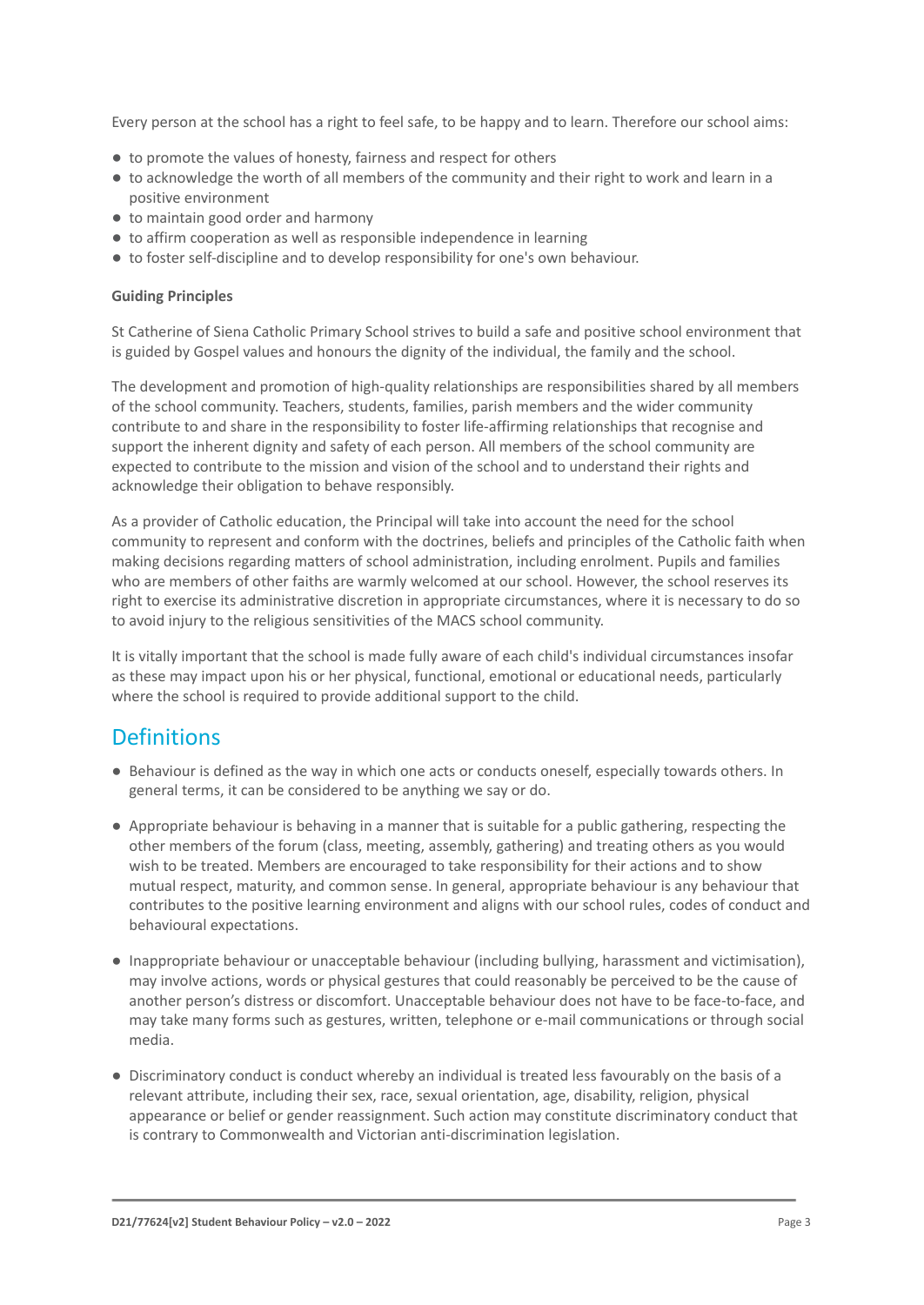- Bullying is a broad concept which may generally be characterised as offensive, intimidating, malicious or insulting behaviour, an abuse or misuse of power through means that undermine, humiliate, denigrate or injure the recipient. Bullying generally involves a series or pattern of events in which one individual has demonstrated unacceptable behaviour towards another individual. Please refer to St Catherine of Siena Catholic Primary School Anti-Bullying Policy for further details.
- Challenging behaviour is behaviour that significantly challenges the day to day functioning of the school. The behaviour impacts on learning and interrupts students' and staff capacity to feel safe or function in a safe and orderly environment.
- At risk behaviour is any behaviour that has the potential to cause harm or injury to self or other. This includes physical, emotional or psychological harm.
- Criminal offences refers to forms of unacceptable behaviour that may be serious enough to constitute a criminal offence. If St Catherine of Siena Catholic Primary School becomes aware that an offence has been or may have been committed, these concerns will be reported to the police or other authorities, as appropriate.

### Legislative Context

The *Education Training and Reform Regulations 2017* (Vic.) (sch 4 cl 12) outlines the School's obligations to ensure the care, safety and welfare of all students attending the School. In discharging its duty of care responsibilities, the School and teaching staff must exercise professional judgment to achieve a balance between ensuring that students do not face an unreasonable risk of harm and encouraging students' independence and maximising learning opportunities. Non-teaching staff, volunteers and external providers must exercise judgment appropriate in the circumstances. The school must also comply with legislation related to Occupational Health and Safety for staff.

This document is informed by relevant Australian and Victorian legislation including:

- *Education and Training Reform Act 2006* (Vic.)
- *Education and Training Reform Regulations 2017* (Vic.)
- *Disability Discrimination Act 1992* (Cth)
- *Disability Standards for Education 2005* (Cth)
- *Equal Opportunity Act 2010* (Vic.)
- *Occupational Health and Safety Act 2004* (Vic.).

This document should be read in combination with the CECV Positive Behaviour Guidelines 2018 and is also informed by the following resources:

- Victorian Registration and Qualifications Authority (VRQA) policy requirements
- National Safe Schools Framework <http://www.education.gov.au/national-safe-schools-framework-0>
- eXxcel: Wellbeing for Learning in Catholic School Communities
- Health Promoting Schools Framework [www.ahpsa.org.au](http://www.ahpsa.org.au)
- CFCV Intervention Framework 2015 [www.cecv.catholic.edu.au/publications/CECV-Intervention-Framework.pdf](http://www.cecv.catholic.edu.au/publications/CECV-Intervention-Framework.pdf)
- Diocesan policy and regulations
- [CECV Safe and Sound Practice Guidelines](https://www.cecv.catholic.edu.au/getmedia/bad5e328-b5f9-4742-a66c-0c7f20ae21ff/Safe-and-Sound-Practice-Guidelines.aspx)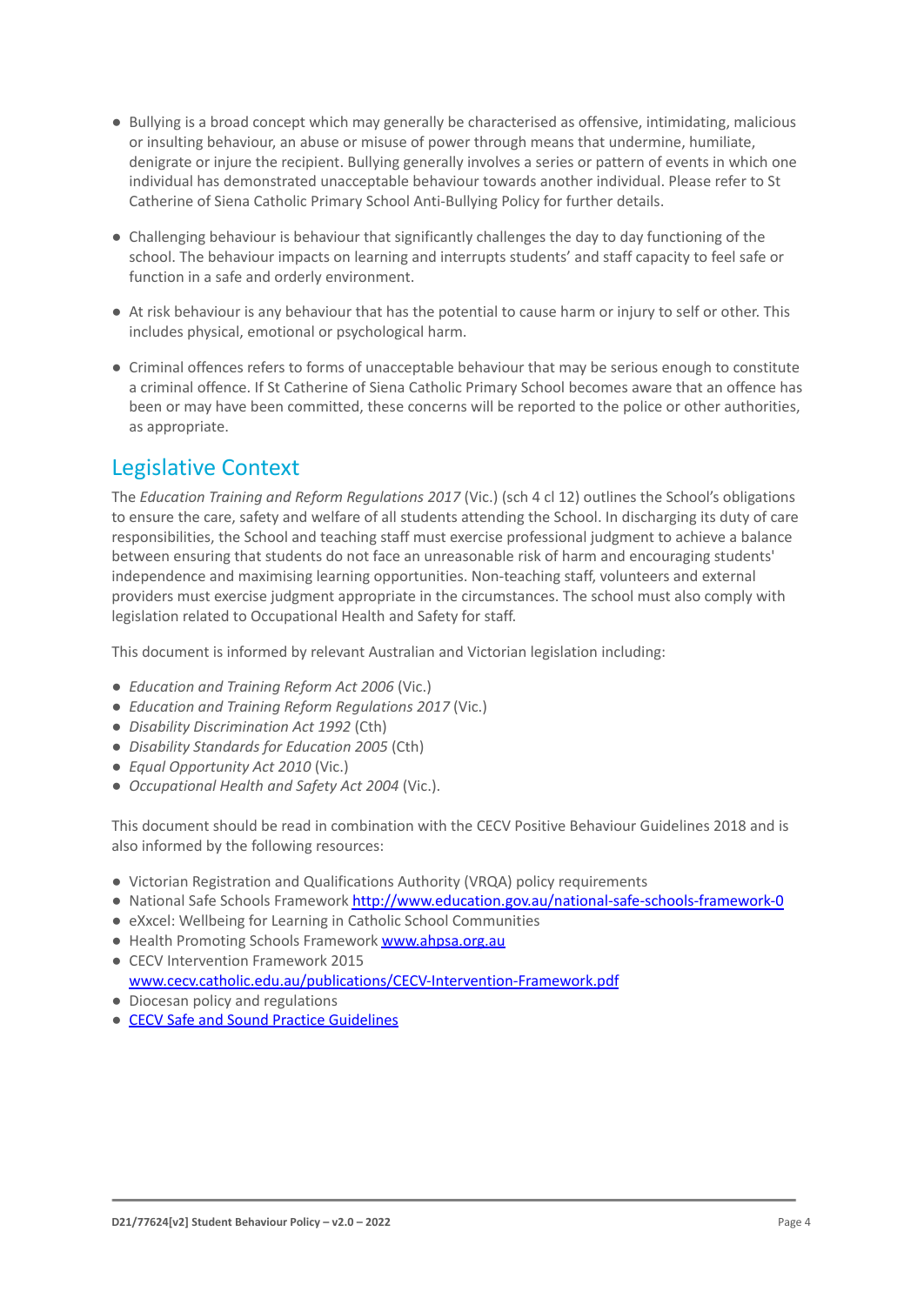## Shared Behaviour Expectations

The School recognises the importance of providing clear guidance and expectations which are applicable to all members of the school community.

The table below sets out the School's expectations for its students, parents/guardians/carers and staff.

| <b>Students are expected to:</b> |                                                                                                                                                                                                                                         | <b>Parents/Guardians/Carers are</b><br>expected to: |                                                                                                                                                                                                                                                                                   | <b>Principals/Teachers and Staff</b><br>will: |                                                                                                                                                                                                                                                                                               |
|----------------------------------|-----------------------------------------------------------------------------------------------------------------------------------------------------------------------------------------------------------------------------------------|-----------------------------------------------------|-----------------------------------------------------------------------------------------------------------------------------------------------------------------------------------------------------------------------------------------------------------------------------------|-----------------------------------------------|-----------------------------------------------------------------------------------------------------------------------------------------------------------------------------------------------------------------------------------------------------------------------------------------------|
| 1.                               | take responsibility for their<br>learning and have high<br>expectations in themselves<br>that they can learn                                                                                                                            | 1.                                                  | have high expectations of<br>their child's behaviour,<br>understand and support<br>the implementation of the<br>School's behavioural<br>expectations                                                                                                                              | 1.                                            | promote positive<br>reinforcement and<br>enhance student<br>self-esteem by having a<br>planned approach for<br>recognising and<br>responding to appropriate<br>behaviour                                                                                                                      |
| 2.                               | model the School's core<br>values of respect,<br>endeavour,<br>communication, trust and<br>teamwork                                                                                                                                     | 2.                                                  | openly communicate with<br>the School in regard to<br>their child's circumstances                                                                                                                                                                                                 | 2.                                            | deliver an inclusive and<br>comprehensive<br>curriculum which<br>promotes positive<br>behaviours and<br>emphasises the well-being<br>of every child focusing on<br>pro-social behaviours                                                                                                      |
| 3.                               | take responsibility for their<br>own behaviour and the<br>impact of their behaviour<br>on others                                                                                                                                        | 3.                                                  | cooperate with the School<br>by assisting in the<br>development and<br>enforcement of strategies<br>to address individual<br>needs                                                                                                                                                | 3.                                            | employ whole school and<br>classroom practices to<br>establish a climate in<br>which appropriate<br>behaviour is the norm for<br>all students and focus on<br>the implementation of<br>preventative and early<br>intervention strategies to<br>deal with attendance and<br>behavioural issues |
| 4.                               | comply with this Policy and<br>work with teachers and<br>parents in developing<br>strategies to improve<br>outcomes to:<br>a) obey all reasonable<br>requests of staff<br>respect the rights of<br>b)<br>others to be safe and<br>learn | 4.                                                  | provide complete,<br>accurate and up to date<br>information when<br>completing an enrolment<br>form and supply the<br>School, prior to and during<br>the course of enrolment,<br>with any additional<br>information as may be<br>requested, including<br>copies of documents such | 4.                                            | consistently apply this<br>Policy through a shared<br>collegiate understanding<br>and only exclude students<br>in extreme circumstances                                                                                                                                                       |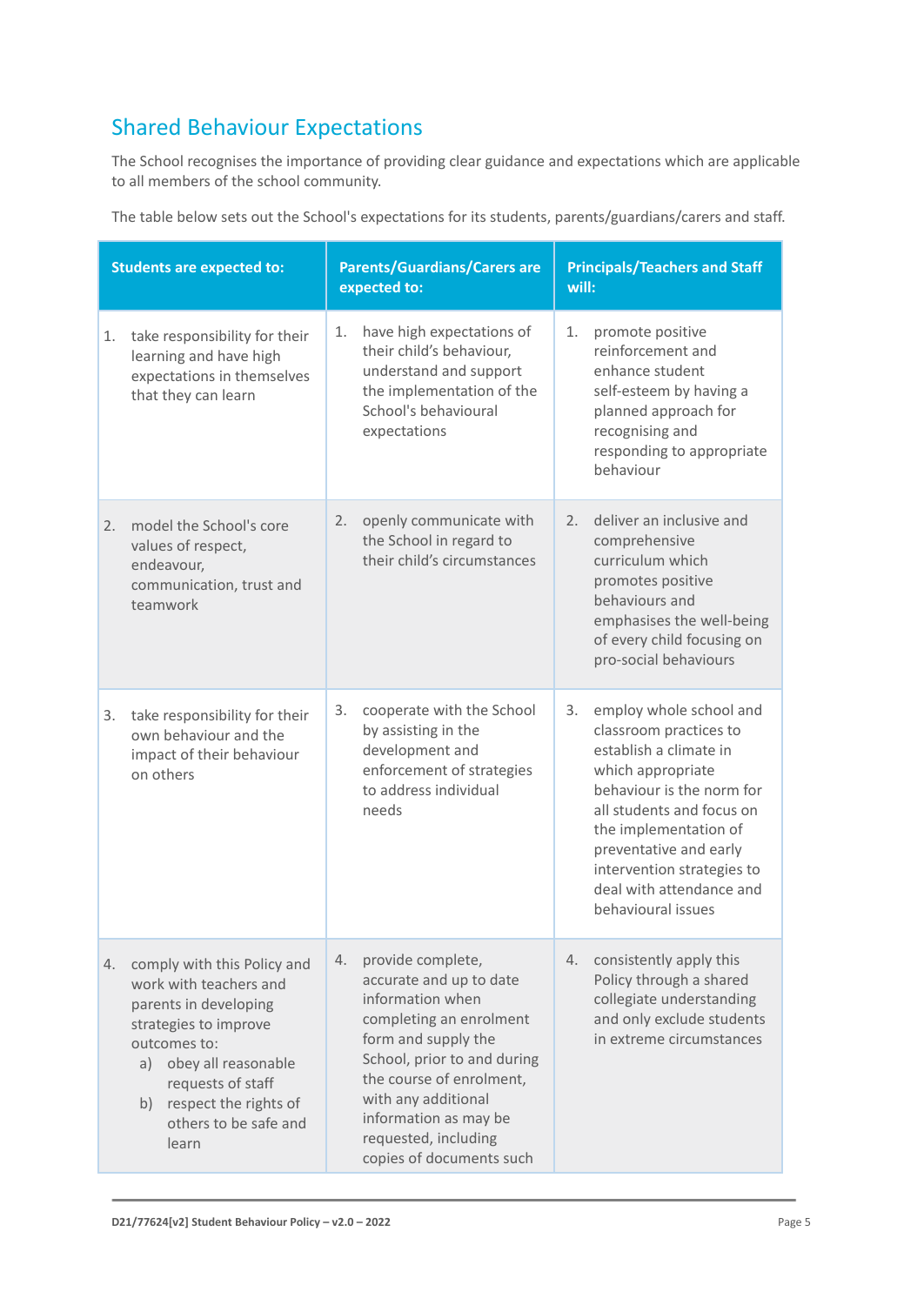| respect the property<br>C)<br>of others. | as medical/specialist<br>reports (where relevant to<br>the child's schooling),<br>reports from previous<br>schools, court orders or<br>parenting agreements                                                                                                                                                                                           |                                                                                                                                                                                                                                                                                                                           |
|------------------------------------------|-------------------------------------------------------------------------------------------------------------------------------------------------------------------------------------------------------------------------------------------------------------------------------------------------------------------------------------------------------|---------------------------------------------------------------------------------------------------------------------------------------------------------------------------------------------------------------------------------------------------------------------------------------------------------------------------|
|                                          | 5.<br>comply with the school's<br>behaviour aims and the<br>school's Code of Conduct<br>and to support the school<br>in upholding prescribed<br>standards of dress,<br>appearance and behaviour,<br>in accordance with the<br>terms of your child's<br>enrolment at the School.                                                                       | 5.<br>plan for the professional<br>development needs of all<br>staff to enable them to<br>develop and maintain<br>positive relationships with<br>their students, to<br>understand the diverse<br>circumstances of students<br>and provide support to<br>those who are vulnerable<br>or who have special<br>needs.         |
|                                          | acknowledge and<br>6.<br>understand that<br>unacceptable behaviour by<br>a child, or repeated<br>behaviour by a parent or<br>guardian that, in the<br>school's view, is<br>unacceptable and<br>damaging to the<br>partnership between<br>parent/guardian/carer and<br>school, may result in<br>suspension or termination<br>of the child's enrolment. | 6.<br>recognise that for some<br>students (including<br>vulnerable students or<br>students with disabilities)<br>additional support may be<br>needed in the form of<br>staged responses and staff<br>are committed to working<br>with families to<br>reintegrate students in an<br>educational setting after<br>exclusion |

### Attendance Expectations

Ensuring that students attend school each day is a legal requirement. It is also a shared expectation of all students, parents and the wider school community, focusing on positive and pro-social behaviours together with prevention and early intervention.

The school recognises the importance of providing clear guidance on student attendance that is applicable to all members of the school community.

Full details on attendance, expectations to promote attendance, and attendance/absence procedures are set out in the school's **Attendance Policy** and associated Department of Education and Training [School](https://www2.education.vic.gov.au/pal/attendance/guidance) [attendance guidelines.](https://www2.education.vic.gov.au/pal/attendance/guidance)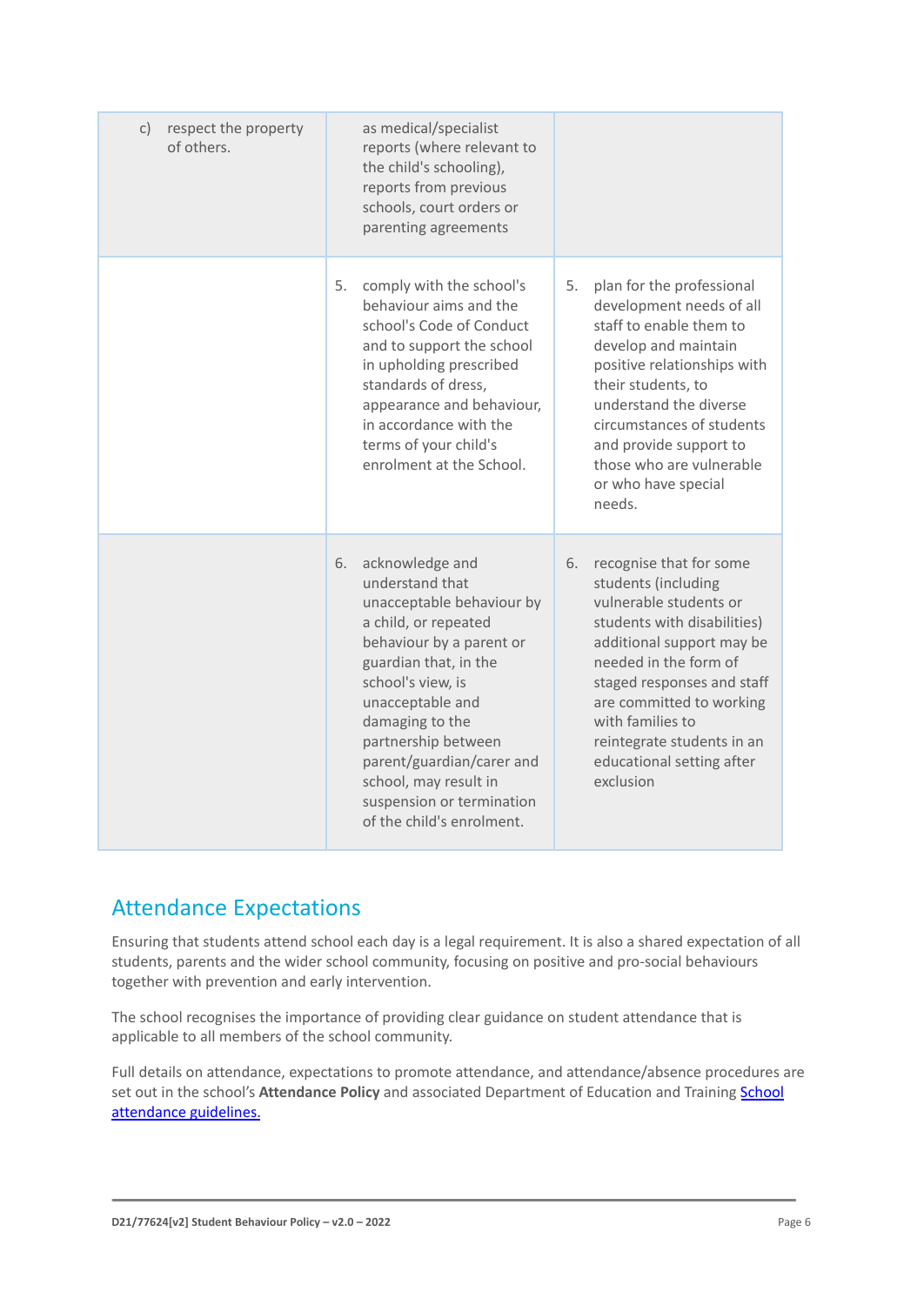### School Actions and Consequences

Student engagement, regular attendance and positive behaviours will be supported through relationship based whole-school practices, as well as targeted and individualised support when required. Effective student behaviour change and student behaviour support is enhanced through internally-based school support structures, and externally-based family, education, community and interagency partnerships. The School will apply a range of supports and measures to address inappropriate student behaviour. Where a student acts in breach of the behaviour standards of our school community, the School will institute a staged response, in accordance with the [CECV Positive](https://www.cecv.catholic.edu.au/getmedia/bc1d235d-9a98-4bb4-b3ac-84b50fa7c639/CECV-Positive-Behaviour-Guidelines_FINAL2.aspx?ext=.pdf) Behaviour Guidelines 2018. Where applicable, an incident report will be completed and provided to the Principal or relevant staff member noting the templates provided in the CECV Positive Behaviour Guidelines

### **Positive reinforcement of appropriate behaviour**

St Catherine's school will implement culturally inclusive strategies to reinforce appropriate behaviour which may include verbal recognition, individual or class rewards, communication with parents/wider school community, as appropriate.

Our Positive Behaviour Support model offers a system for facilitating positive behaviours, preventing problem behaviours and responding to unacceptable behaviours. Through the whole school plan, shared expectations for student behaviour are plain to everyone. This will assist St Catherine's school in creating and maintaining a positive and productive learning and teaching environment, where all school community members have clear and consistent expectations and understandings of their role in the learning environment.

These expectations are communicated to students and the school community in a number of ways:

- An integral aspect of this positive behaviour model is the explicit teaching of expected behaviours. Knowing what to do and what it looks like when you are doing the right thing.
- It will be a major focus for the school to support positive behaviours by recognition, acknowledgement and reinforcement of the positive behaviours.
- Reinforcement of learning from behaviour lessons at school assemblies and during active supervision by staff during classroom and non-classroom activities. It is important that the message is taught and reinforced in an ongoing way and with a consistency across the school.
- Staff will undertake ongoing professional learning in the Positive Behaviour Support model so as to develop the program in the school from the outset, and continue to expand the PBS model as the school progresses.
- Individual support files will be developed for students with high behavioural needs so as to enable staff to make the necessary adjustments to support these students.

### **Tier 1: School-wide supports**

St Catherine of Siena Catholic Primary School implements culturally inclusive, school-wide preventative and early intervention strategies and practices for all its students to support positive behaviours, including:

- establishing predictable, fair and democratic classrooms and school environments
- providing physical environments that are conducive to positive behaviours and effective engagement in learning
- ensuring student participation in the development and implementation of whole school expectations
- empowering students by creating opportunities to take responsibility and be involved in decision making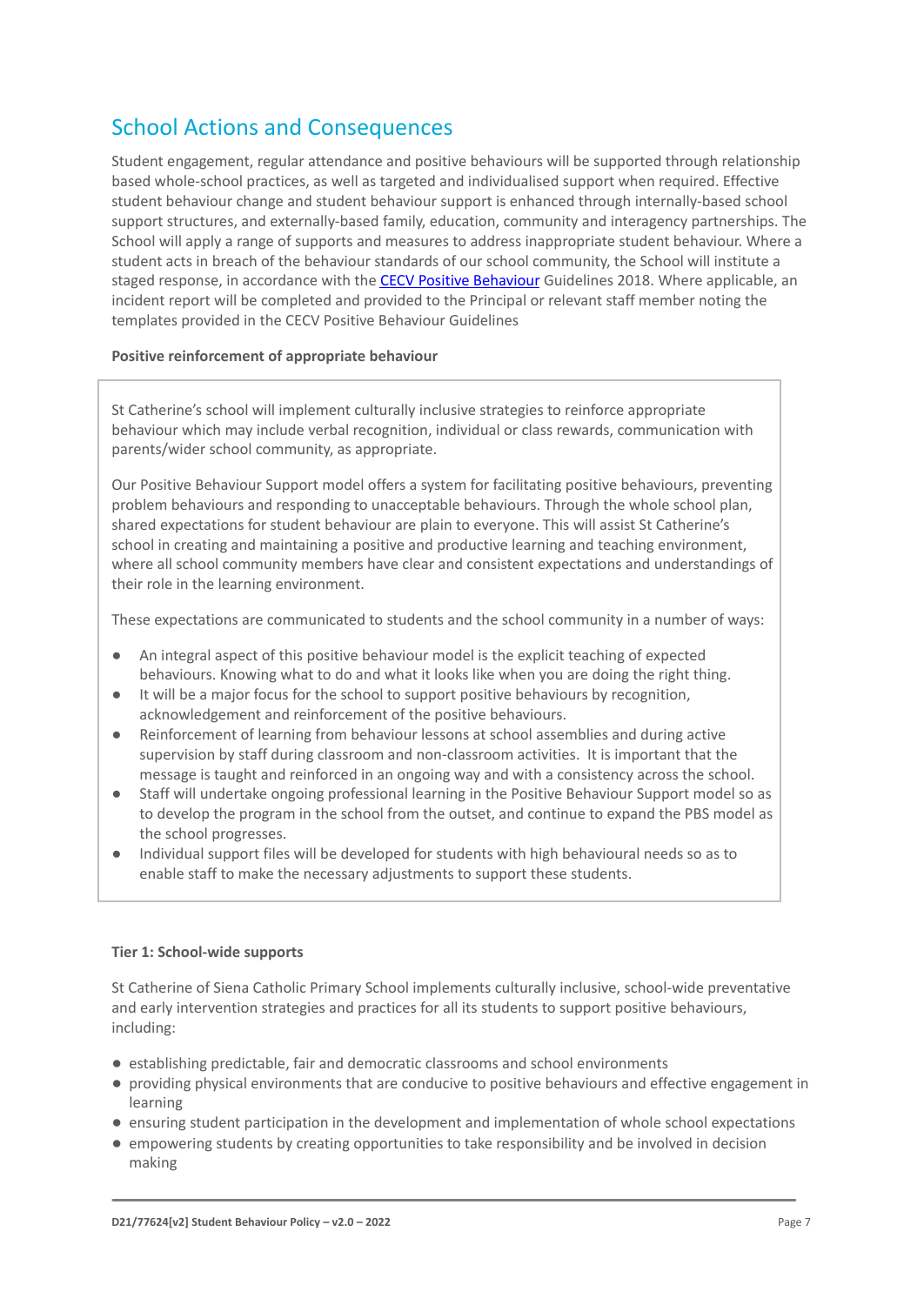- monitoring attendance and academic progress of students with the view to recognising students at risk and intervening early
- developing Personalised Learning Plans (PLP) in consultation with the Program Support Group (PSG) where appropriate for individual students.

### **Tier 2: Targeted supports**

In addition to Tier 1 supports, some students may require targeted support or interventions to meet behavioural standards, including regular attendance. These students will be supported through a culturally appropriate staged response, including:

- understanding the student's background and needs
- ensuring a clear understanding of expectations by both students and teachers
- providing consistent school and classroom environments
- scaffolding the student's learning program
- data collection and documentation of incidents relating to the management of student behaviours to inform decision making
- revision of the Personalised Learning Plan (PLP) and creation of a Behaviour
- support Plan (BSP) or Attendance Maximisation Plan (AMP) as appropriate
- parent consultation via phone, videoconference or interview
- the Design and Implementation of support strategies that assist the student to self-calm such a quiet space or designated alternative area that they can go to if they are feeling overwhelmed
- case conference with specialist providers or MACS consultants (this may include Aboriginal and Torres Strait Islander or EAL/New Arrival/Refugee Learning Consultants where culturally appropriate).

#### **Tier 3: Intensive intervention**

When Tier 1 and Tier 2 systems are in place, the foundation for implementing Tier 3 supports is established. Complex behaviours are targeted to remediate and prevent further escalations. Support provided to students at St Catherine of Siena Catholic Primary School will be aligned directly with the goals and targets set out in the students' Personalised Learning Plan (PLP), Behaviour Support Plan (BSP) and Student Safety Plan. Data systems provide school personnel with accurate, timely and practical information for making decisions about the fidelity and impact of individualised interventions that:

- value the student and support positive interaction
- have a clear data-informed strategy focused on preventing the occurrence of an identified behaviour by avoiding or adapting the circumstances that usually trigger this behaviour
- focus on building skills and developing alternative preferred behaviours
- consider the motivation for or functions of behaviours
- use the student's strengths and interests to increase success.

St Catherine of Siena Catholic Primary School will implement more intensive intervention strategies for students presenting with complex and ongoing difficulties or extended school refusal. Development of plans will require support from parents/carers and will often require consent to access specialised services.

St Catherine of Siena Catholic Primary School will support students with complex behaviours of concern through a culturally appropriate staged response which will generally include:

- ongoing implementation of universal and Tier 2 strategies
- use of data to inform and monitor the implementation of evidence-based interventions
- regular Program Support Group meetings to review PLP, BSP, safety plans and/or Attendance Maximisation Plans
- consultations with mutually agreed specialised support services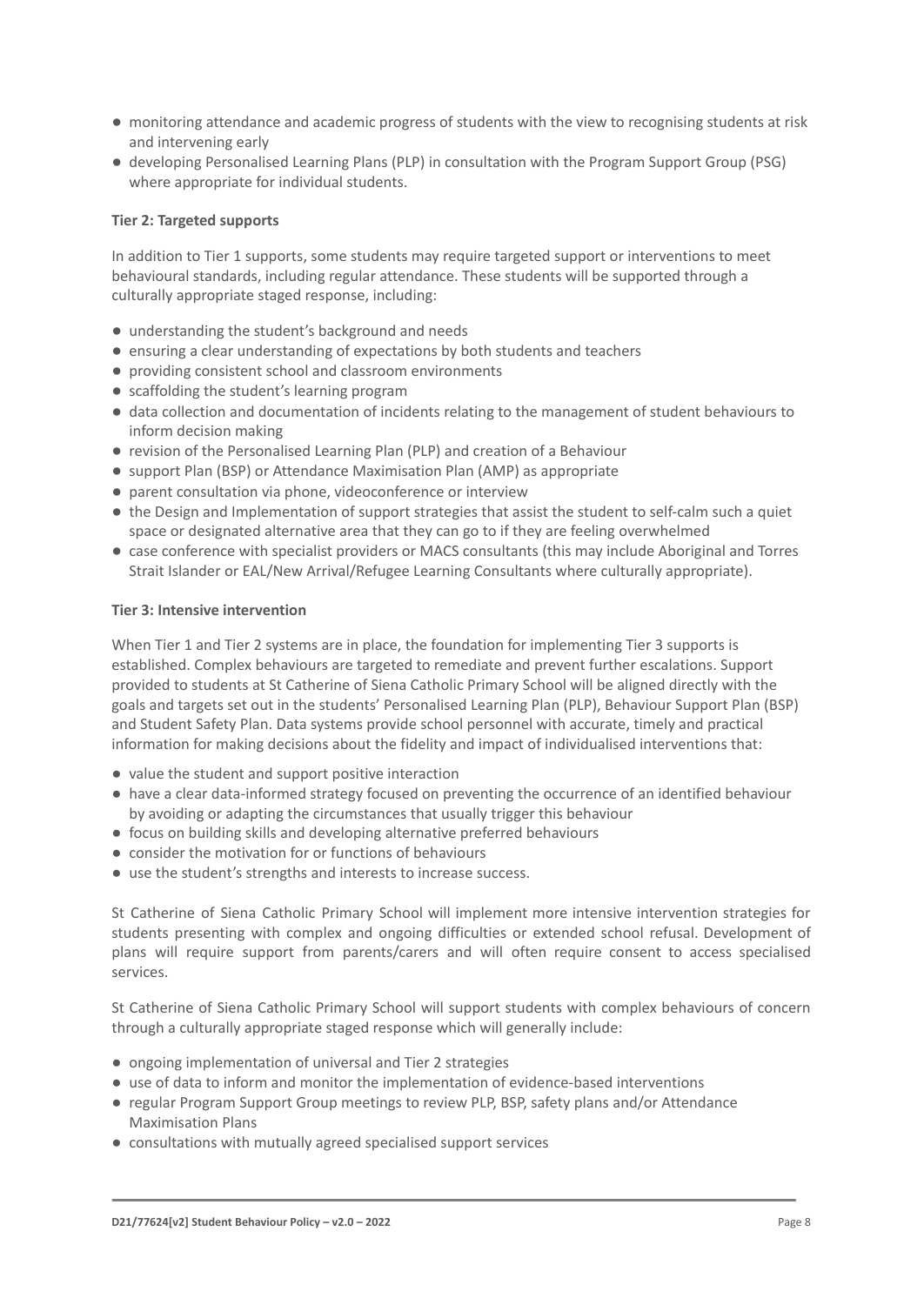● implementation of explicit, data informed strategies designed to support the student to display safe behaviours. The design of the individualised support will be informed by the identified function of the behaviour and the explicit teaching of skills and desired behaviours.

### **Consequences for student misbehaviour**

St Catherine of Siena Catholic Primary School adopts a staged response to challenging behaviour and appropriate reinforcement of appropriate behaviour noting that an effective Behaviour Support Plan (BSP) is developed to support the student in learning skills required for positive social interaction, along with the ability to become a more effective and successful learner. Consequences for misbehaviour are also implemented which may take the form of:

- non-verbal warning e.g. eye contact/hand movement/shake of head/teacher positioning to stand near misbehaving student/s
- verbal warning which identifies the misbehaviour and gives student the opportunity to change his/her behaviour
- moving student in the room to a less disrupting situation
- separating student from the class for a short period of time to provide an opportunity for the student to settle
- readmission to class activity based on student being de-escalated
- student required to stay in after class for set period of time
- student required to complete work during recess/lunchtime
- student engaged in restorative actions supervised by classroom teacher
- student re-entry meeting.

When concerns arise about a student's on-going behaviour or when a student is displaying chronic patterns of problem behaviour, St Catherine of Siena Catholic Primary School will implement a targeted response to identify and address the presenting issues and reinforce replacement behaviours. This may involve the following support strategies:

- convening a Program Support Group (PSG) meeting involving parents/guardians/carers/Learning Diversity/Wellbeing coordinator and the student where appropriate.
- developing/Revising a Personalised Learning Plan (PLP) or attendance plan
- development/Revision of a Behaviour Support Plan (BSP) and/or Safety Plan where appropriate for individual students
- referral to MACS or external Health or Allied Health providers
- consultation with external professionals, paediatrician, psychologist specialist practitioner
- contact with the MACS Regional Office.

Disciplinary measures may be used as part of a staged response to challenging behaviour in combination with other engagement and support strategies to address the range of factors that may have contributed to the student's behaviour. Measures should always be proportional to the nature of the behaviour, and are best used with support measures to identify and address causes of the behaviour and implementation of strategies to limit recurrence of inappropriate behaviour. Supportive actions and any disciplinary measures will be implemented in accordance with the CECV Positive Support Guidelines 2018 and may include:

- review of Behaviour Support and Safety Plans with specialised support
- restorative practice
- withdrawal of privileges
- withdrawal from class activities for a specified period. Where appropriate, parents/guardians/carers will be informed of such withdrawals
- detention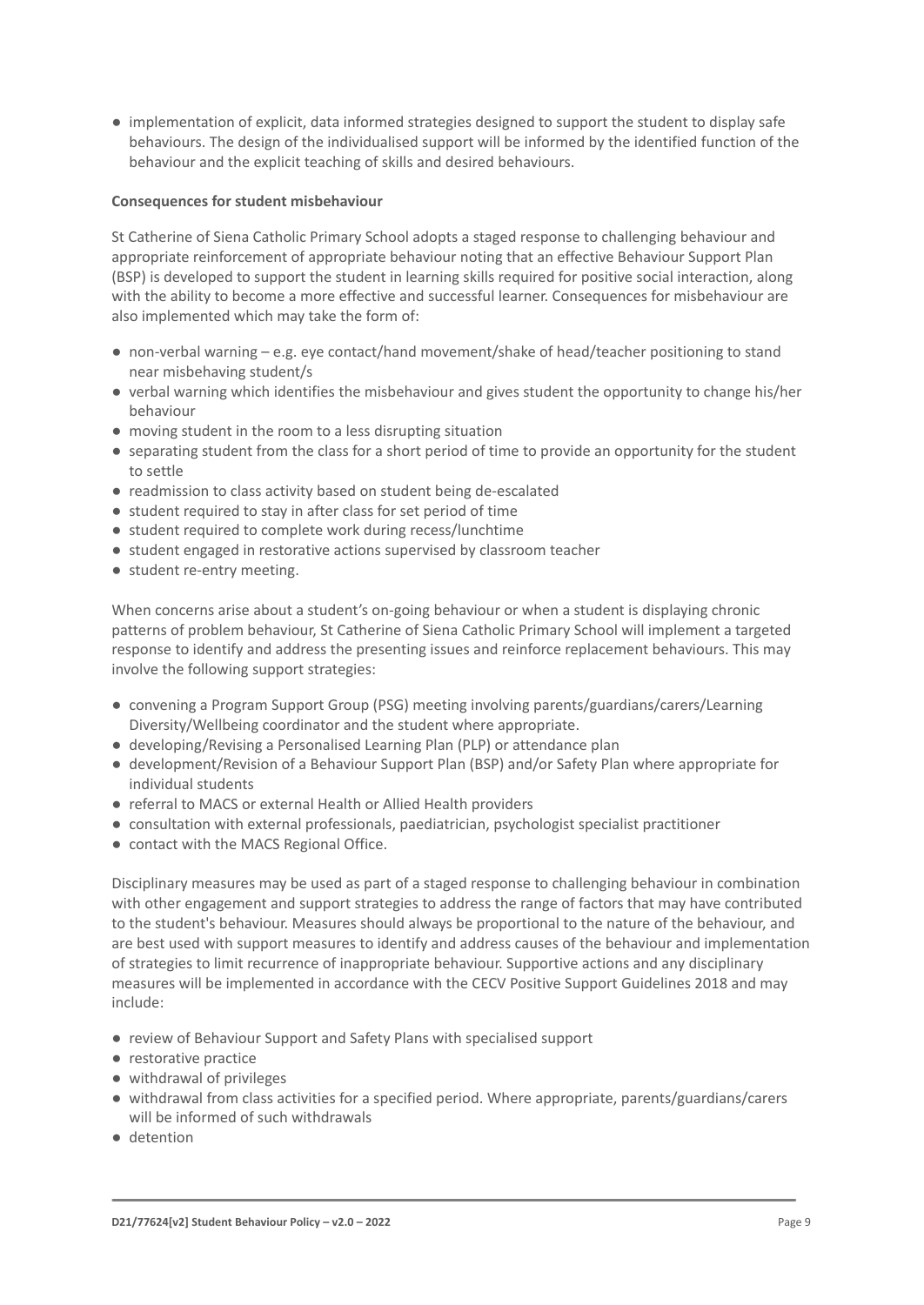- withdrawal from class if a student's behaviour significantly interferes with the rights of other students to learn or the capacity of a teacher to teach a class. In situations where the student is not able to comply with the instruction to relocate, the class (all other students) will be relocated/ evacuated. The student may be temporarily isolated from regular classroom activities to provide an opportunity to de-escalate or for a specified period of time. Parents/guardians/carers should be informed of such withdrawals.
- In circumstances where the student is unable to calm, remains in a heightened state of anxiety or is a danger to self or others, the parents/guardians/carers will be asked to take the student home for the remainder of the school day.
- contracts for conduct/attendance/bullying
- suspension (in-school and out of school)
- negotiated transfer
- expulsion
- referral to police, DHHS, emergency service or appropriate agency.

A student may be excluded from school in situations where all other measures have been implemented without success, or where an immediate suspension is the only appropriate course of action in response to the student's behaviour which may put the health, safety and well-being of other students, staff or themselves at significant risk or where actions require reporting to police or appropriate agencies.

If other strategies are unsuccessful in modifying student behaviour, the School will follow the MACS Pastoral Care Policies regarding suspension, negotiated transfer and expulsion.

### **Corporal punishment**

The use of corporal punishment is expressly prohibited at St Catherine of Siena Catholic Primary School and under the *Education and Training Reform Act 2006* (Vic).

#### **Consultation**

As every child's educational needs can change over time, it will often be necessary for the school to review any additional assistance that is being provided to the child, in consultation with parents/guardians/carers and the child's treating medical/allied health professionals, in order to assess:

- whether the additional assistance remains necessary and/or appropriate to the child's needs
- whether the additional assistance is having the anticipated positive effect on the child's individual physical, functional, emotional or educational goals
- whether additional specialised assistance is required
- whether it remains within the school's ability to continue to provide the additional assistance, given any limitations that may exist.

### **Restraint and Seclusion**

St Catherine of Siena Catholic Primary School will undertake actions to prevent the need for the use of restraint or seclusion in accord with the CECV Positive Behaviour Guidelines 2018.

In alignment with the CECV Positive Behaviour Guidelines 2018:

**Physical restraint** is defined as the use of force to prevent, restrict or subdue the movement of a student's body or part of their body where the student is not free to move away. Restraint does not include protective physical interventions, which involve physical contact to block, deflect or redirect a student's actions, or disengage from a student's grip.

**Seclusion** is the solitary confinement of a person in a room or area from which their exit is prevented by a barrier or another person. Seclusion includes situations where a person is left alone in a room or area and reasonably believes they cannot leave that room or area even if they may physically be able to (e.g. the door is not locked). In extreme circumstances, e.g. in response to behaviours that cause harm to self or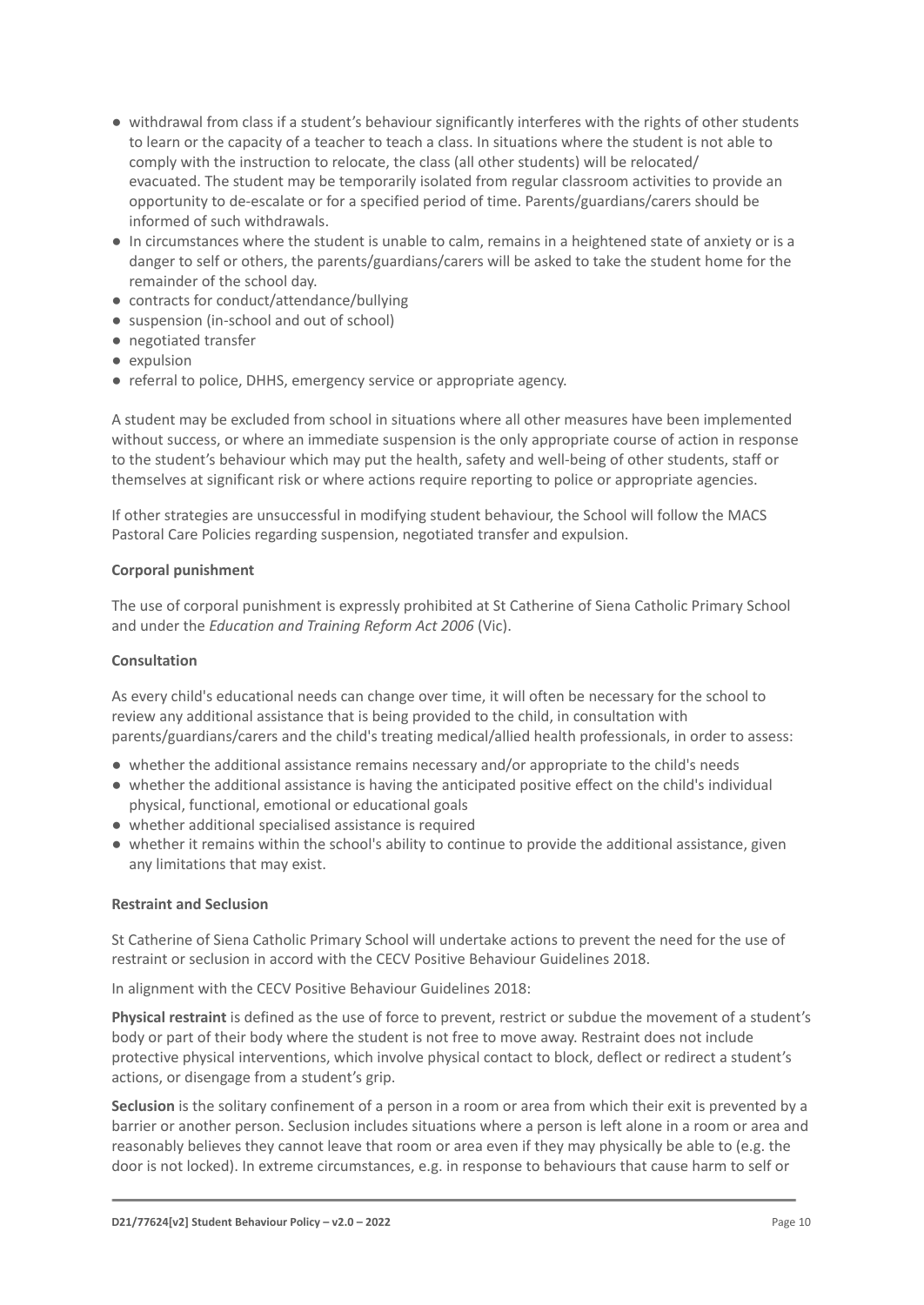others, teachers will respond by exiting the other students from the learning space to ensure their safety. Where the student continues to display threatening and dangerous behaviour (e.g. wielding a bat), staff will seek to limit harm to others by isolating the student for the minimum amount of time required for the student to calm. Seclusion does not include the use of a safe place, time out or chill out rooms, being conditions that are set up to support the student and often included in Behaviour Support Plans.

If a student is placed in a separate room as a means of seclusion, staff will maintain appropriate supervision of the student.

Whilst St Catherine of Siena Catholic Primary School acknowledges that that prevention is the best strategy, there are limited circumstances in which restraint or seclusion may be deemed appropriate. In making a decision to implement any form of restraint or seclusion, St Catherine of Siena Catholic Primary School staff are aware that their actions may directly increase the risk of injury and trauma, both for the student and for the staff member themselves. Such decisions are usually required to be made in times of high stress. Actions that may be considered reasonable will be made by staff present and will depend on the individual circumstances of each case as a matter of professional judgment.

The use of restraint or seclusion does not form part of any of St Catherine of Siena Catholic Primary School's Behaviour Support Plans or Student Safety Plan. Restraint and seclusion will only be used in limited emergency situations, as outlined below.

1. The student's behaviour poses an imminent threat of physical harm or danger.

- 2. The action is reasonable in all the circumstances.
- 3. There is no less restrictive means of responding in the circumstances.

In the event that restraint or seclusion is used, the least restrictive form of restraint/seclusion will be used for the minimum time possible. The restraint/seclusion will cease as soon as the immediate danger for the student or others is averted.

The clear priority when managing such an incident will be the safety of all concerned. St Catherine of Siena Catholic Primary School staff involved in an incident of restraint or seclusion will immediately notify the principal and provide for the immediate care and safety of those concerned. The student's parents/guardians/carers will be contacted. A post-incident evaluation and report will be completed in accord with the templates and processes outlined in the CECV Positive Behaviour Guidelines 2018.

### Identifying, Assessing and Mitigating Risk

To assist the school to discharge its safety responsibilities, St Catherine of Siena Catholic Primary School will adhere to an Occupational Health & Safety Program through which potential safety hazards are identified and analysed in terms of the likelihood of an event occurring, and the potential consequences if the event was to occur. A similar risk based approach is taken with respect to Student Duty of Care, with the definitions of likelihood and consequences. St Catherine of Siena Catholic Primary School will refer to MACS publications and may engage the services of the MACS for the purpose of assessing student safety risks and determining how best to minimise those risks and support the needs of the students, staff and broader community.

It is important that all staff consistently enforce school rules and safety policies, and actively engage in ensuring and promoting the physical and emotional wellbeing of students.

References:

- CECV Positive Behaviour Guidelines 2018 Templates
- Behaviour Support Template
- Student Safety Plan Template (A&B)
- Record of Restraint and Seclusion
- Post Incident Checklist for Principals
- Risk Assessment Tool
- Diocesan policy and regulations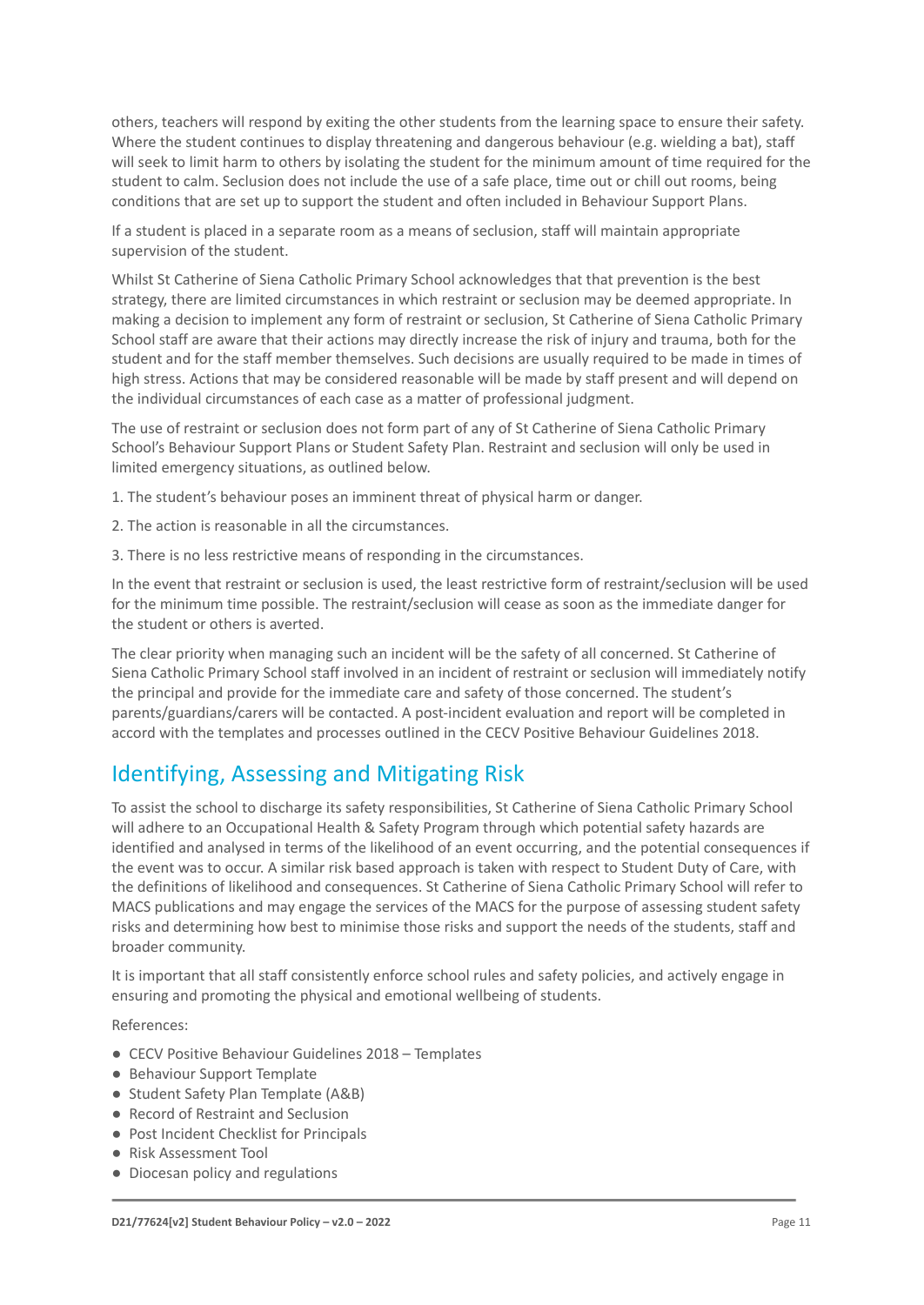● CECV Safe and Sound Practice Guidelines

### General Information relating to disciplinary measures

- **Withdrawing privileges** St Catherine of Siena Catholic Primary School can withdraw student privileges as a consequence of breaching classroom or school behavioural standards. St Catherine of Siena Catholic Primary School notes that the specific privileges withdrawn may vary between students based on the individual student's support plan, however they may include things such as representing the school at inter-school sports or attendance at a school event. This must be time-limited and the risk to the student's engagement should be taken into account. The student must be told why privileges are withdrawn, and how they should behave for privileges to be reinstated.
- **Withdrawal from class** If a student's behaviour significantly interferes with the rights of other students to learn or the capacity of a teacher to teach a class or where there is possibility of harm to others, that student may be temporarily removed from regular classroom activities. In more serious cases the student may be required to leave the classroom for a specified period of time. Schools have a duty of care to ensure that students are supervised at all times, including when they are removed from a class. Where appropriate, parents/guardians/carers will be informed of such withdrawals.

Withdrawal from class does not constitute formal school exclusion such as suspension (including in-school suspension) or expulsion.

● **Suspension, Negotiated Transfer or Expulsion.** In some instances it may be appropriate to suspend or expel a student who consistently compromises the safety and order of the school in order to protect the learning environment for remaining students and continue with effective teaching.

Suspension and expulsion are serious disciplinary measures and are for when other measures have not produced a satisfactory response, or where there is a threat to another person and immediate action is required.

● **Suspension** occurs when a student's attendance at school has been temporarily withdrawn on the authority of the principal, for a set period of time.

Suspension allows the parties involved to reflect on and enter into dialogue about the behaviour and circumstances that have led to the suspension, and to plan and/or review learning and behaviour supports to assist a student to engage positively with school and learning.

- **Negotiated transfer** means a documented and mutually agreed move to another school is arranged. Negotiated transfer occurs when all other pastoral and discipline measures, including suspension, have failed to resolve an issue of serious inappropriate student behaviour. A negotiated transfer ends the enrolment agreement with the first school and requires an enrolment in another school.
- **Expulsion** Expulsion involves the termination of the contract entered into at the time of the enrolment by the parents/guardians/carers/relevant person. St Catherine of Siena Catholic Primary School's enrolment agreement explicitly records at the time of acceptance of the enrolment of a student that unacceptable behaviour by a child, or parent/guardian/carer/relevant person may result in suspension or termination of the child's enrolment.

St Catherine of Siena Catholic Primary School's will ensure that policies and processes associated with negotiated transfer, suspension and expulsion align with Melbourne Archdiocese Catholic Schools Pastoral Care of Students Policy.